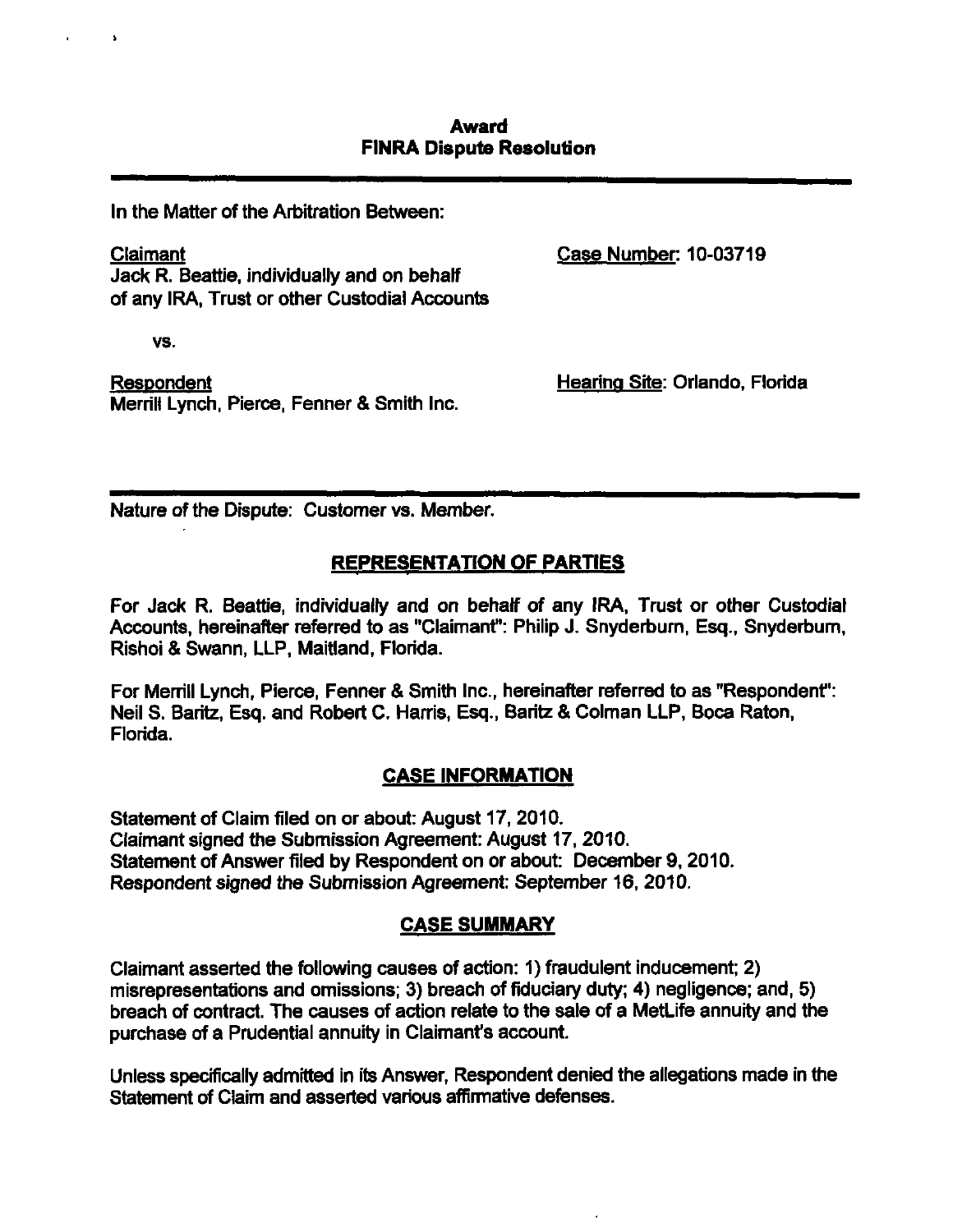FINRA Dispute Resolution Arbitration No. 10-03719 Award Pace 2 of 4

# **RELIEF REQUESTED**

In the Statement of Claim, Claimant requested all benefits associated with the MetLife annuity, loss of the 6% guaranteed income stream and 5% death benefit in the amount of \$600,000.00, interest, coste. future lost income, death benefit step-ups, and punitive damages.

In its Statement of Answer, Respondent requested dismissal of this action in its entirety, costs, and such further relief as this Panel deemed just and proper.

# **OTHER ISSUES CONSIDERED AND DECIDED**

The Arbitrators acknowledge that they have each read the pleadings and other materials filed by the parties.

During the final hearing, Respondent made an ore tenus request for the expungement of the Central Registration Depository (the "CRD") records of Robert Harvie ("Harvie") and Kent Akins ("Akins"), the two brokers who testified, but were not named as parties to this matter. Claimant objected to Respondent's request and the Panel heard oral argument from the parties. Subsequently, the Panel held an executive session and denied the request.

The parties have agreed that the Award in this matter may be executed in counterpart copies or that a handwritten, signed Award may be entered.

# **AWARD**

After considering the pleadings, the testimony and evidence presented at the hearing, the Panel has decided in full and final resolution of the issues submitted for determination as follows:

Respondent is found liable for negligence and shall pay to Claimant compensatory damages in the amount of \$230,000.00, plus post-judgment interest at the rate of 6% per annum commencing thirty days after the service of the award until paid. Claimant's request for pre-judgment interest is denied.

Respondent's request for expungement of, non-parties Harvie and Akin's CRD records is denied.

Any and all relief not specifically addressed herein, including Claimant's request for punitive damages, is denied.

#### **FEES**

Pursuant to the Code of Arbitration Procedure (the "Code"), the following fees are assessed: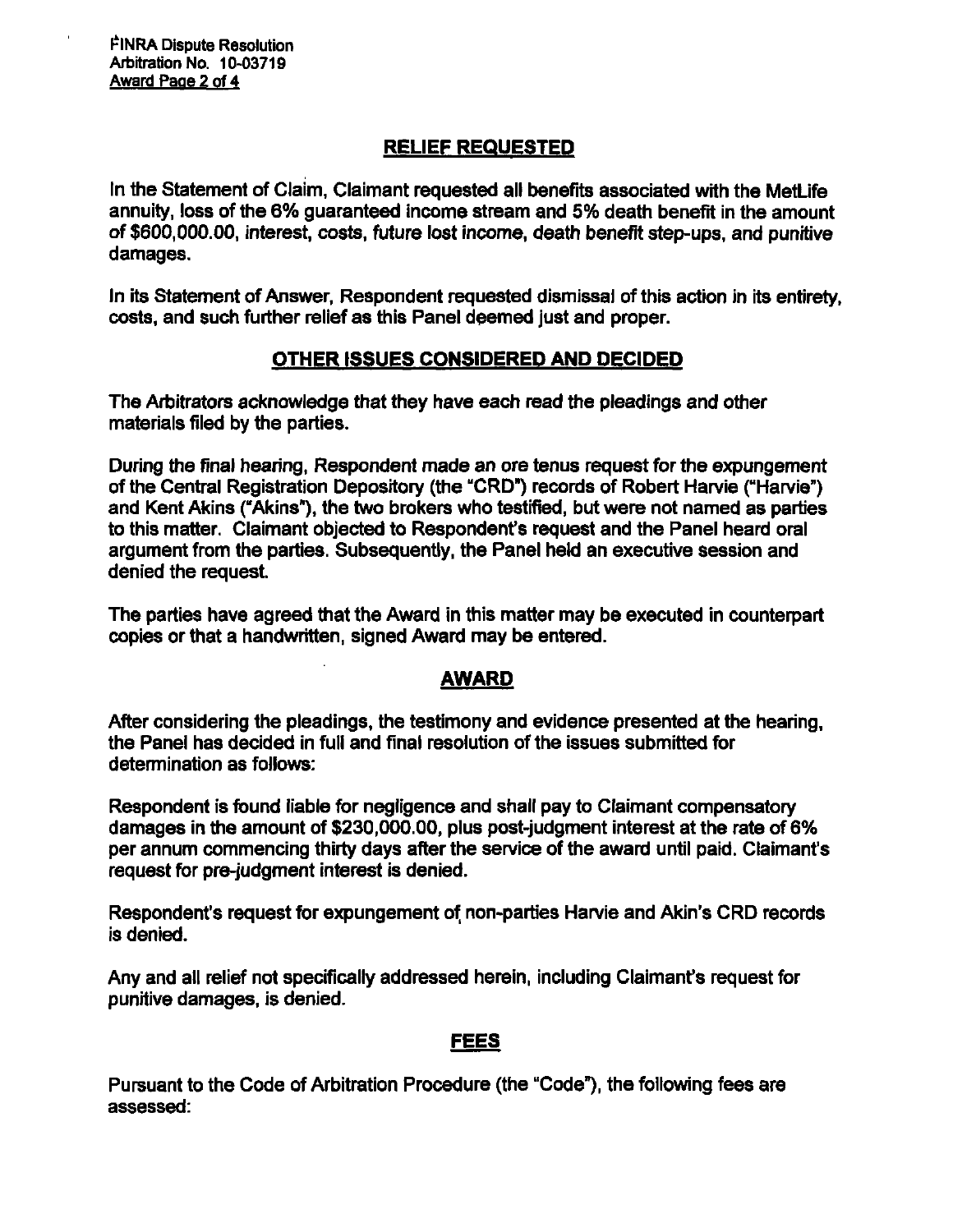FINRA Dispute Resolution Arbitration No. 10-03719 Award Page 3 of 4

# **Filing Fees**

FINRA Dispute Resolution assessed a filing fee\* for each claim: Initial claim filing fee  $= $1,575.00$ 

\*Ttie filing fee is made up of a non-refundable and a refundable portion.

#### **Member Fees**

Member fees are assessed to each member firm that is a party in these proceedings or to the member firm(s) that employed the associated person(s) at the time of the event(s) giving rise to the dispute. Accordingly, as a party and a member firm Respondent is assessed the following:

| Member surcharge        | $= $2,250.00$ |
|-------------------------|---------------|
| Pre-hearing process fee | $=$ \$750.00  |
| Hearing process fee     | $= $4,000.00$ |

#### **Hearing Session Fees and Assessmente**

The Panel has assessed hearing session fees for each session conducted. A session is any meeting between the parties and the arbitrator(s), including a pre-hearing conference with the arbitrator(s), that laste four (4) hours or less. Fees associated with these proceedings are:

| One (1) Pre-hearing session with the Panel @ \$1,200/session<br>Pre-hearing conference: February 8, 2011 1 session |                                                                     |                          | $= $1,200.00$ |
|--------------------------------------------------------------------------------------------------------------------|---------------------------------------------------------------------|--------------------------|---------------|
| Eight (8) Hearing sessions @ \$1,200.00/session<br><b>Hearing Dates:</b>                                           | October 24, 2011 2 sessions<br>October 25, 2011<br>October 26, 2011 | 2 sessions<br>2 sessions | $= $9,600.00$ |
|                                                                                                                    | October 27, 2011                                                    | 2 sessions               |               |

Total Hearing Session Fees  $= $10,800.00$ 

The Panel has assessed \$5,400.00 of the hearing session fees to Claimant.

The Panel has assessed \$5,400.00 of the hearing session fees to Respondent.

All balances are payable to FINRA Dispute Resolution and are due upon receipt.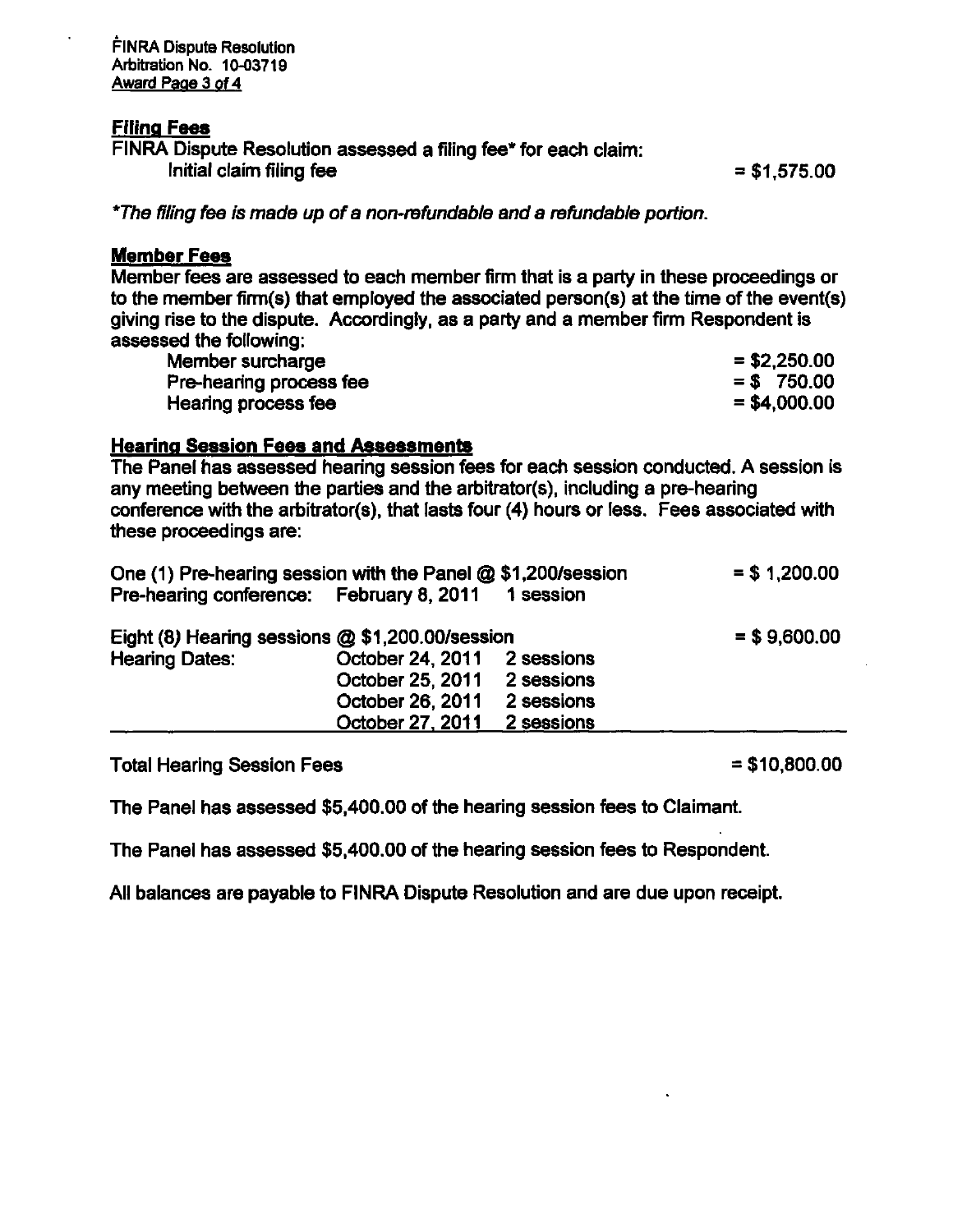FINRA Dispute Resolution Arbitration No. 10-03719 Award Page 4 of 4

# **ARBITRATION PANEL**

| Diana A. Weiner | $\rightarrow$            | <b>Public Arbitrator, Presiding Chairperson</b> |
|-----------------|--------------------------|-------------------------------------------------|
| Marc T. Danon   | $\overline{\phantom{0}}$ | <b>Public Arbitrator</b>                        |
| Marc S. Piven   | $\sim$                   | <b>Non-Public Arbitrator</b>                    |

I, the undersigned Arbitrator, do hereby affirm that I am the individual described herein and who executed this instrument which is my award.

# **Concurring Arbitrators' Signatures**

Diana A. Weiner Public Arbitrator, Presiding Chairperson

Marc T. Danon Public Arbitrator

Marc S. Piven Non-Public Arbitrator

/s/ 11/3/11 Signature Date

is/ 11/3/11 Signature Date

/s/ 11/3/11 Signature Date

11/4/11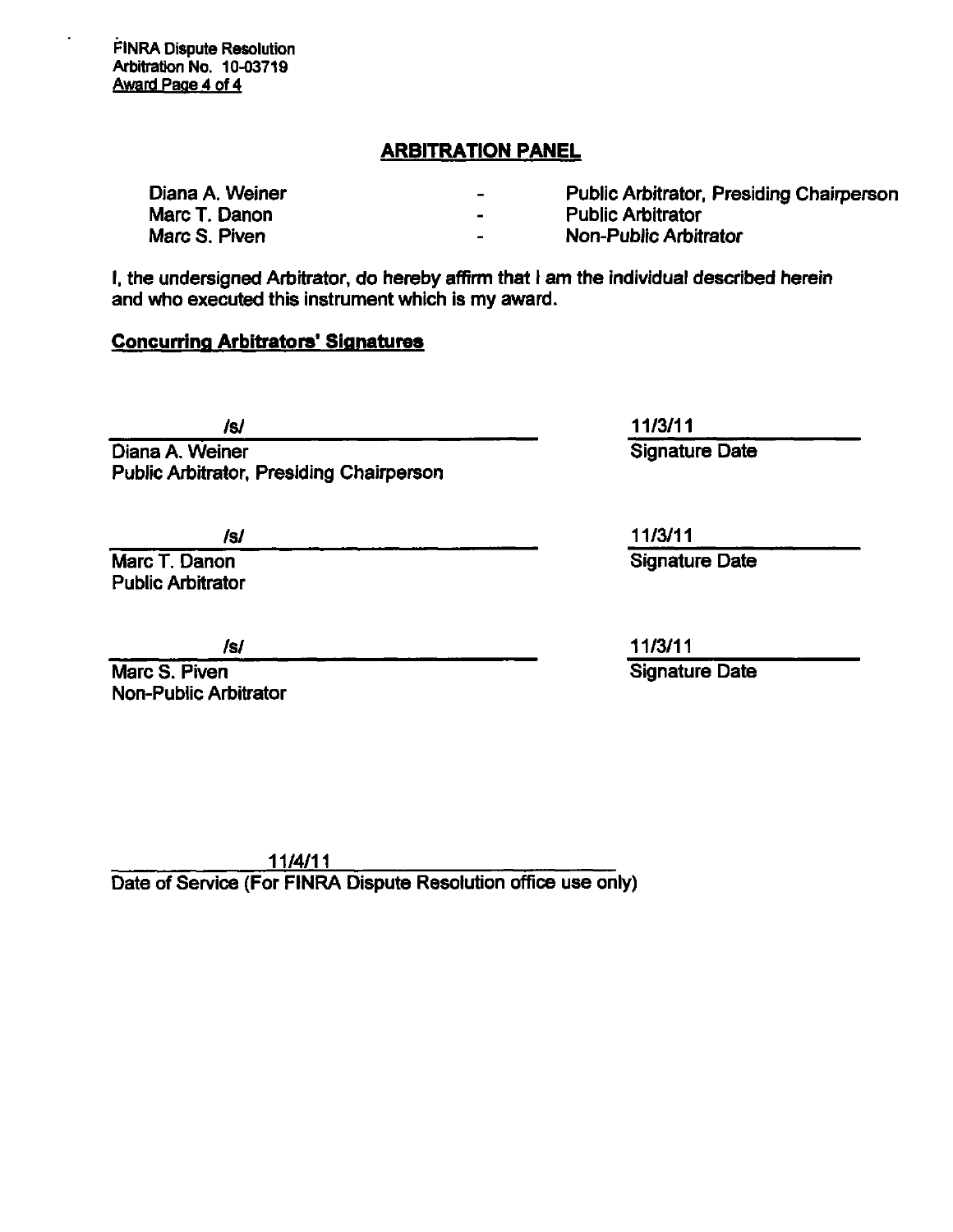**FIRE WARRANT OF A GRANITE TO THE T** Arbitration No. 10-03719 Award Page 4 of 4

# **ARBITRATION PANEL**

Diana A. Weiner Marc T. Danon Marc S. Piven

Public Arbitrator, Presiding Chairperson

- **Public Arbitrator**
- Non-Public Arbitrator

I, the undersigned Arbitrator, do hereby affirm that I am the individual described herein and who executed this instrument which is my award.

#### **Concurring Arbitrators' Signatures**

 $u_{max}$ Diana A. Weiner

Public Arbitrator, Presiding Chairperson

Marc T. Danon **Public Arbitrator** 

enber 3,2011<br>uroDato

**Signature Date** 

Marc S. Piven Non-Public Arbitrator **Signature Date**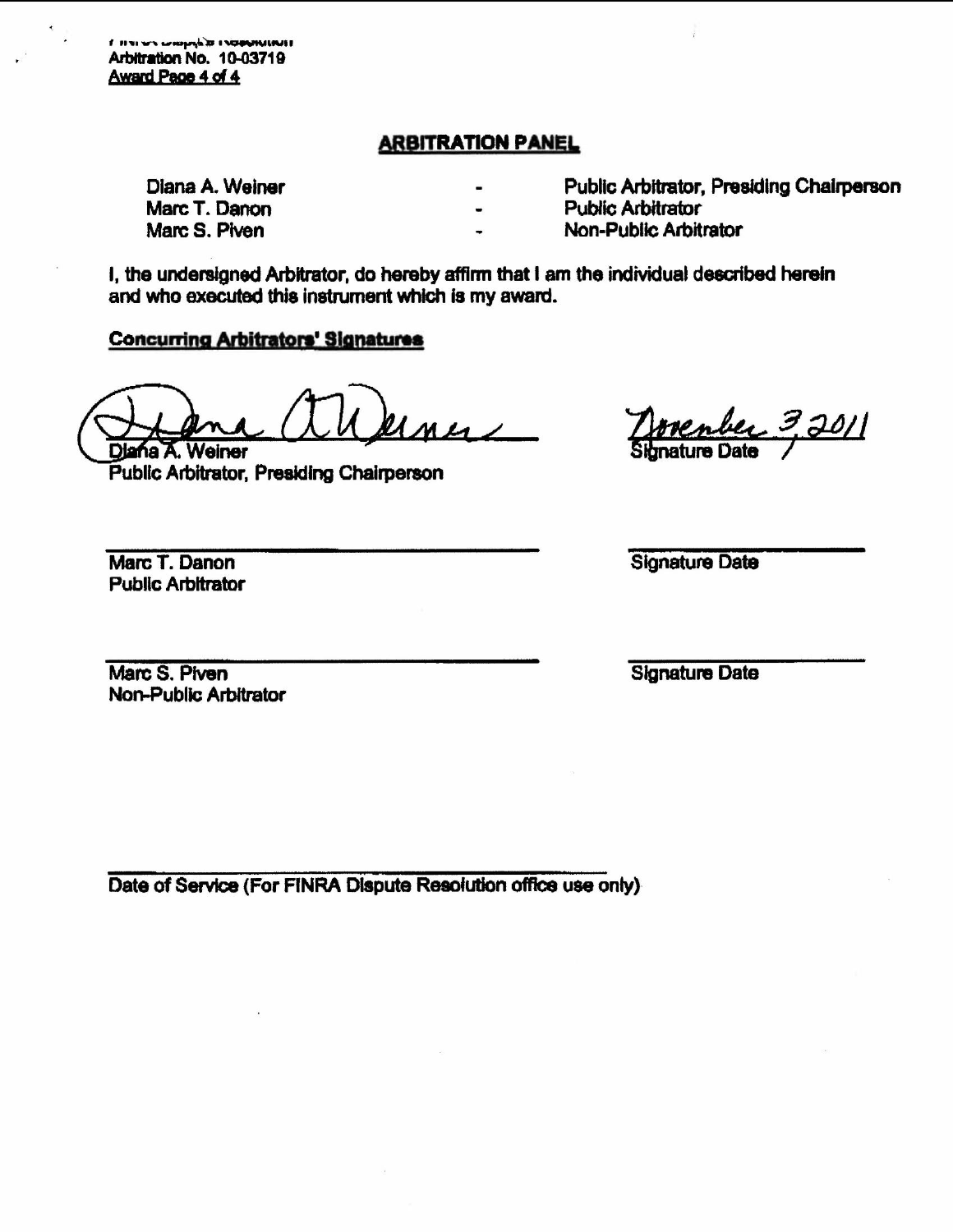**FINRA Dispute Resolution** Arbitration No. 10-03719 Award Page 4 of 4

 $\mathcal{F}_{\mathcal{Q}}$ 

# **ARBITRATION PANEL**

| Diana A. Weiner | $\blacksquare$           | <b>Public Arbitrator, Presiding Chairperson</b> |
|-----------------|--------------------------|-------------------------------------------------|
| Marc T. Danon   | $\blacksquare$           | <b>Public Arbitrator</b>                        |
| Marc S. Piven   | $\overline{\phantom{0}}$ | <b>Non-Public Arbitrator</b>                    |

I, the undersigned Arbitrator, do hereby affirm that I am the individual described herein and who executed this instrument which is my award.

# Concurring Arbitrators' Signatures

Diana A. Weiner Public Arbitrator, Presiding Chairperson

I. Vans

Marc T. Danon **Public Arbitrator** 

Marc S. Piven Non-Public Arbitrator **Signature Date** 

 $1/-3-1/$ 

**Signature Date** 

**Signature Date**